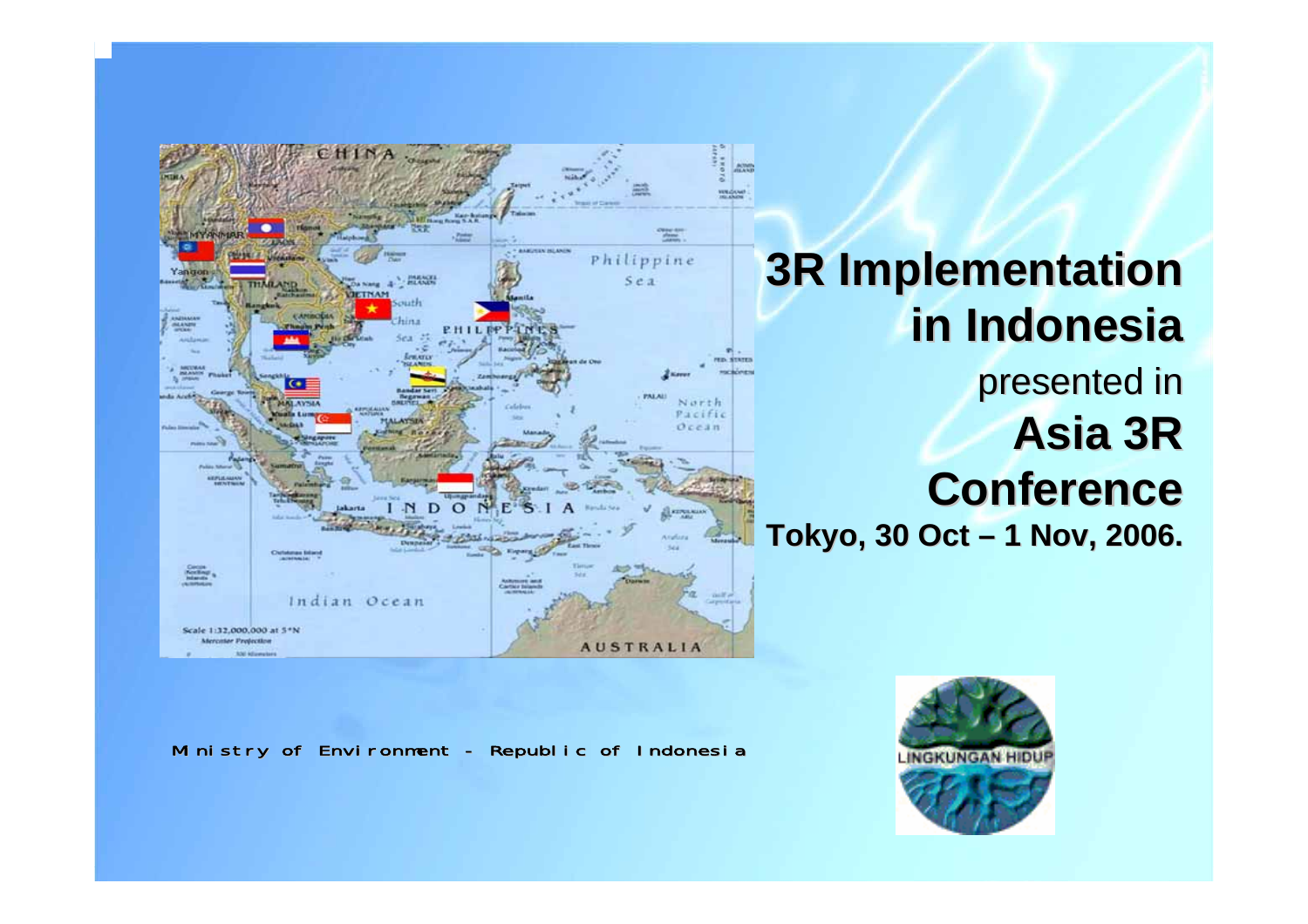# Contents :

# 1. 3R Implementation :

- •Surabaya, Jakarta & Bandung City  $\rightarrow$  MSW
- •Composting Subsidy Program  $\rightarrow$  MSW
- •Micro & SME's  $\rightarrow$  reduced/saved water & reuse methane gas
- 2. Measures for Establishing the 3R based **Society**
- 3. Current Issues
- 4. Formulation of National 3R Strategy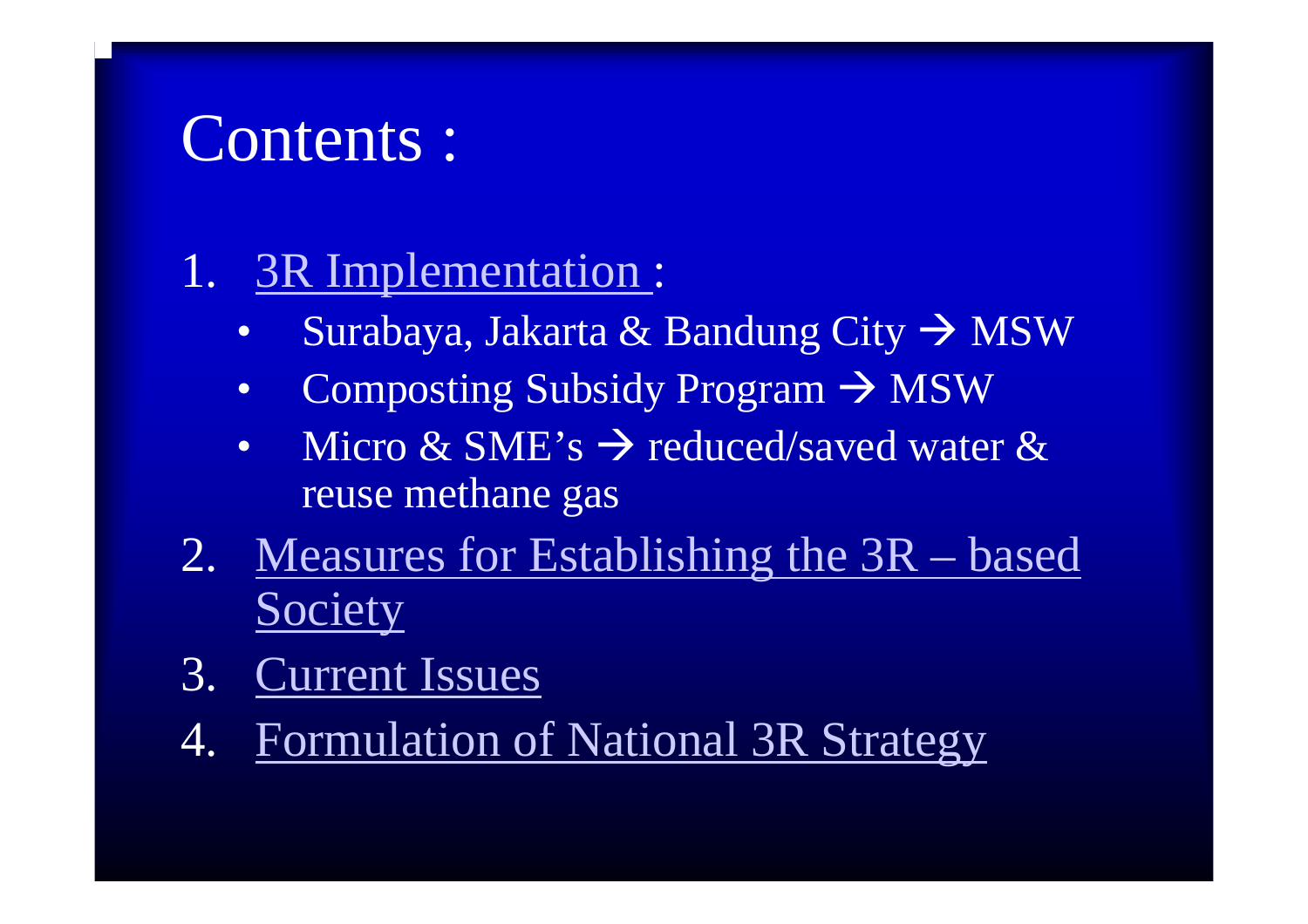## **Environment Program : Surabaya & Jakarta Case Waste Management Concept**



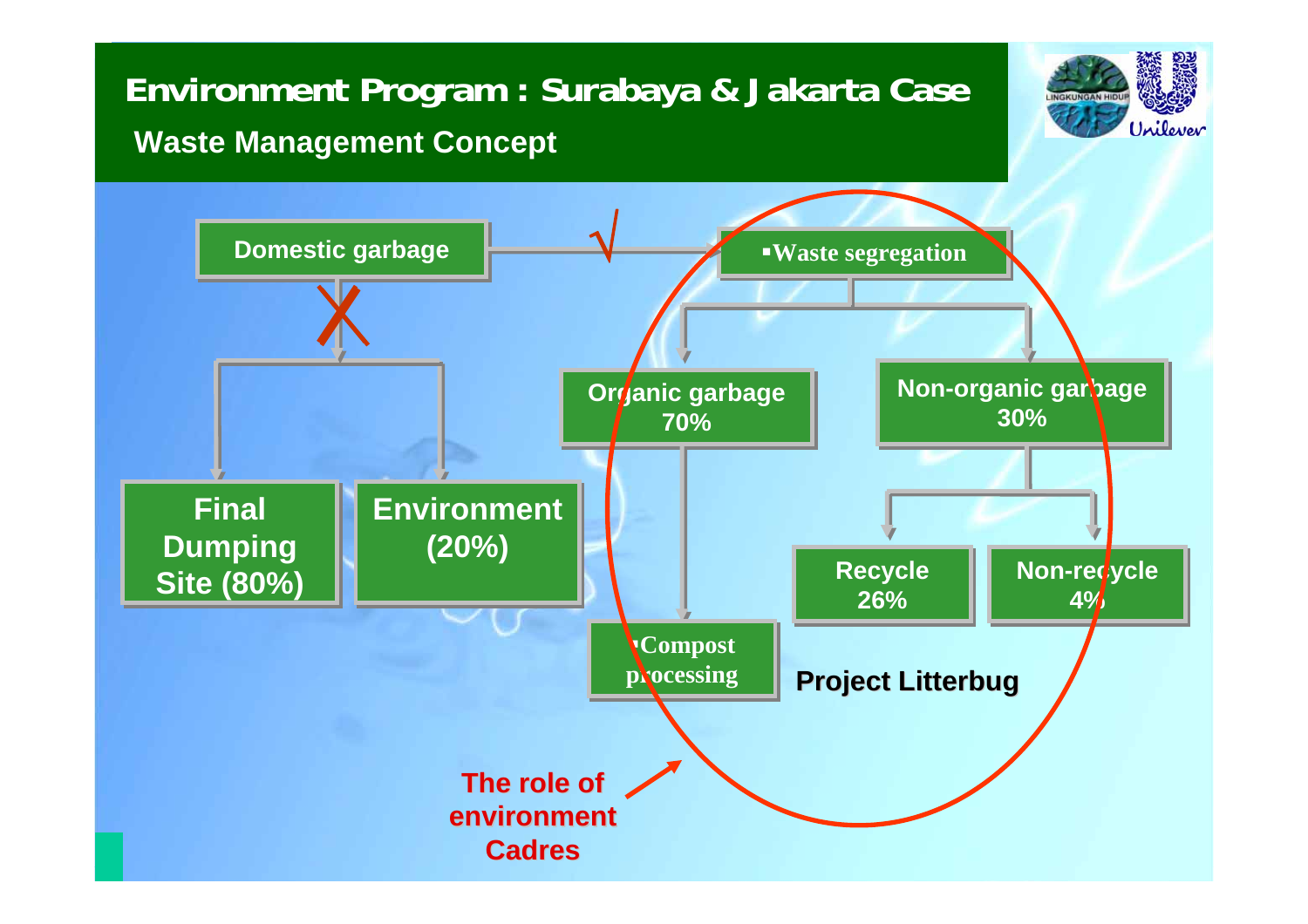# **Surabaya & Jakarta Programs :**

- Training for Environment Cadres
- Technical Assistance for local community in technology and environmental programs
- Rehabilitation of waste management infrastructure/facilities and sanitation
- Greening programs
- Environment campaign through media
- Evaluation and monitoring of the program

## **Key Success Factor of Project : Key Success Factor of Project :**

- 1. 3 (three) R Concept
- 2. Strong Understanding about the real problem
- 3. Cadres Development
- 4. Hub Creation





**Cadres : "Mobilize Community as The Agent of Change"**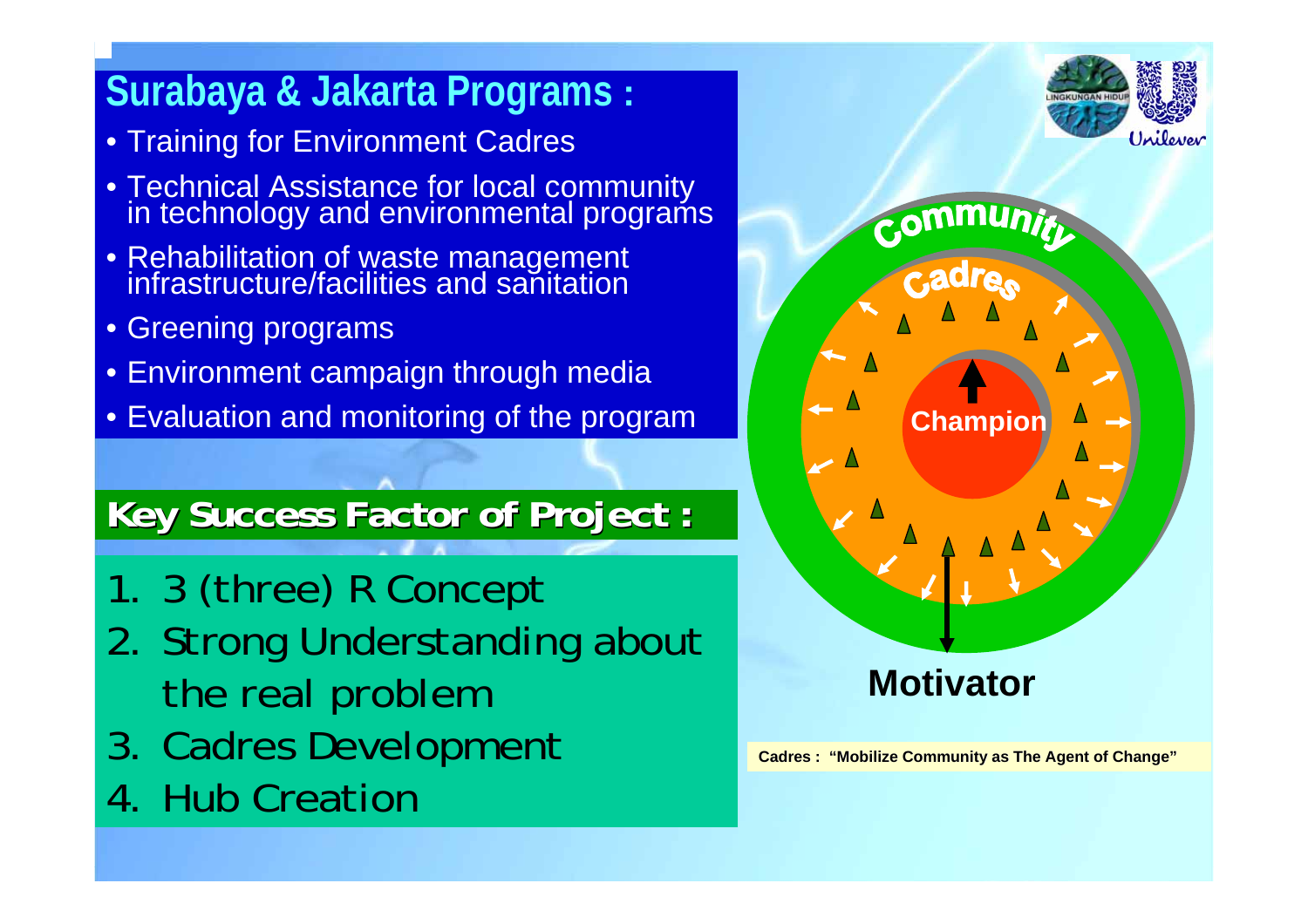# **Environment Program through Cadres Environment Program through Cadres**



**Garbage Segregation & Processing = REDUCE 96%**

### **Organic 70 %**

- 
- 1 2 household compost unit
- or

Transferred into communal composting

#### **Anorganic Recycle 26%**



Non-organic garbage collection

### **"**Mobilize Community as The Agent of Change **"**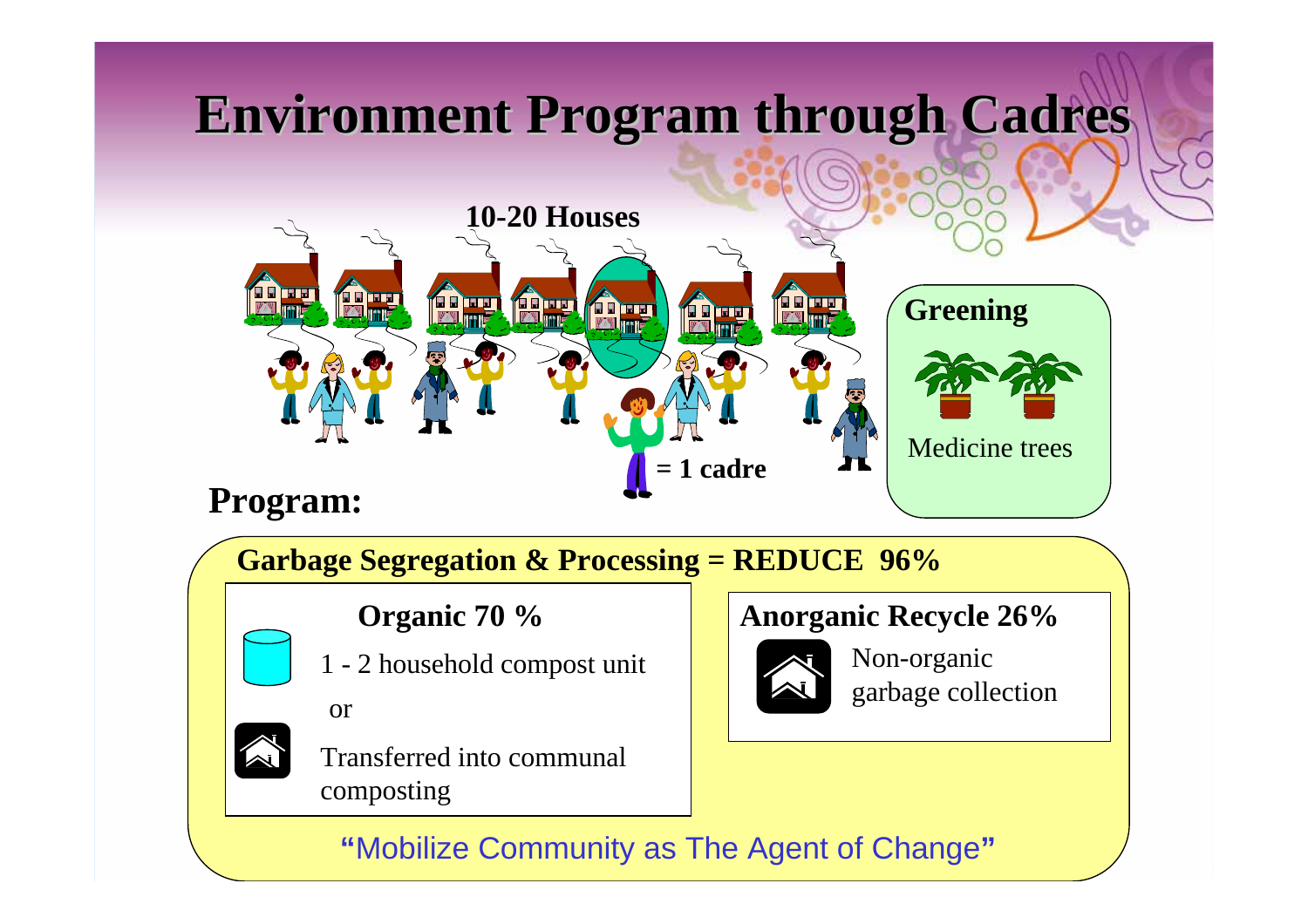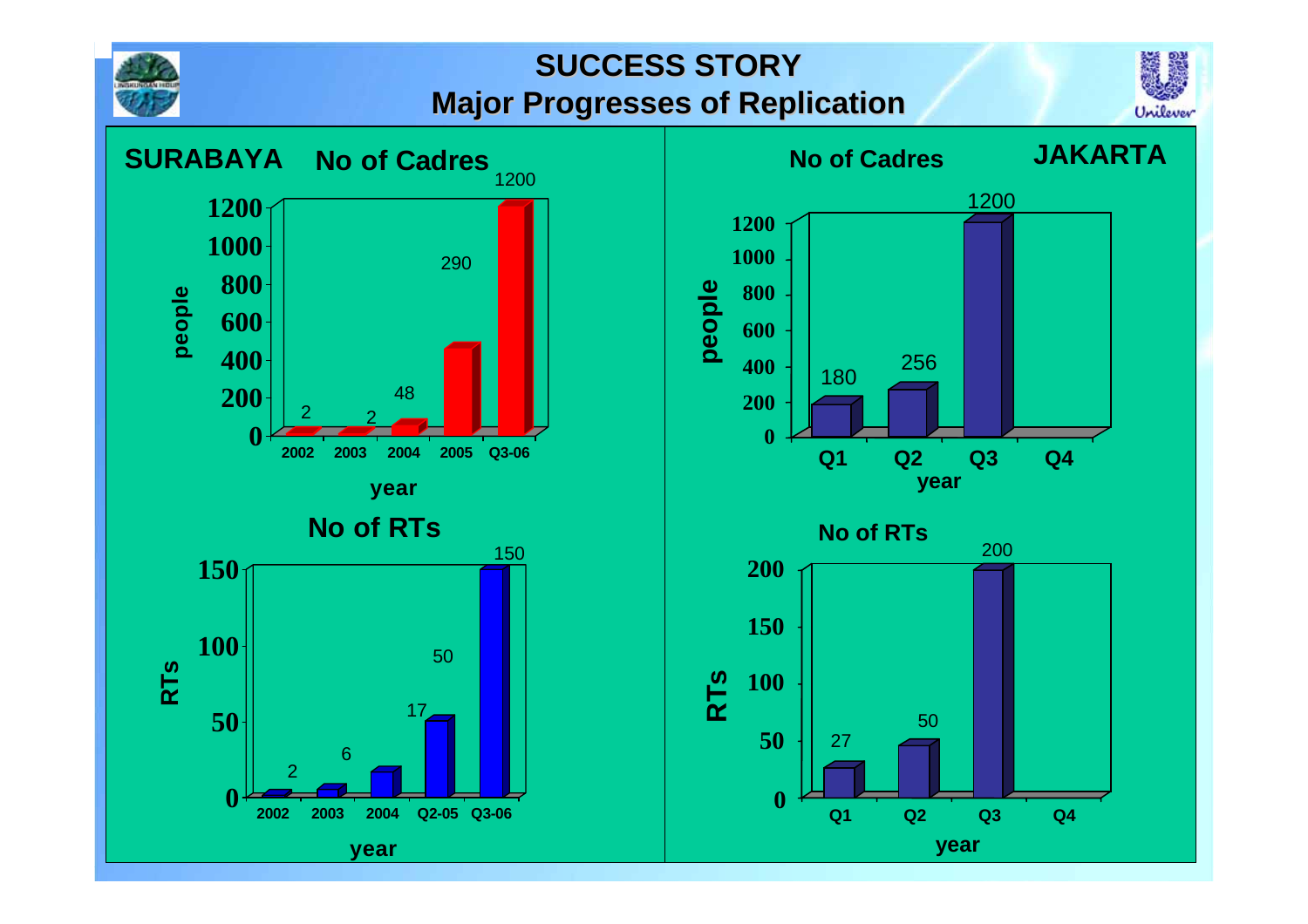## **3R's Implementation in Bandung City**

- Garbage sliding (February 2005)  $\rightarrow$  Social conflict  $\rightarrow$  No landfill site  $\rightarrow$ ("mountain"/stack of garbage in many parts of the city)
- **A collaboration** (MoE, Dept of Public Work, provincial govt, local govt and local community) to cope emergency situation  $\rightarrow$  temporary dump site
- **Comprehensive measures** in managing domestic solid waste for the greater Bandung, based on 3R principle
- **The main objective** is to reduce the volume of solid waste inside the city prior transferring them to final treatment
- **The main measures** :
	- **segregation at sources**
	- **transfer to clustered plant for further segregation and crushing**
	- **transfer to producers of recycle center for composting as well as other recycle measure (paper and plastic).**
- • **December 2006's** estimation : reduce the waste up to 30%



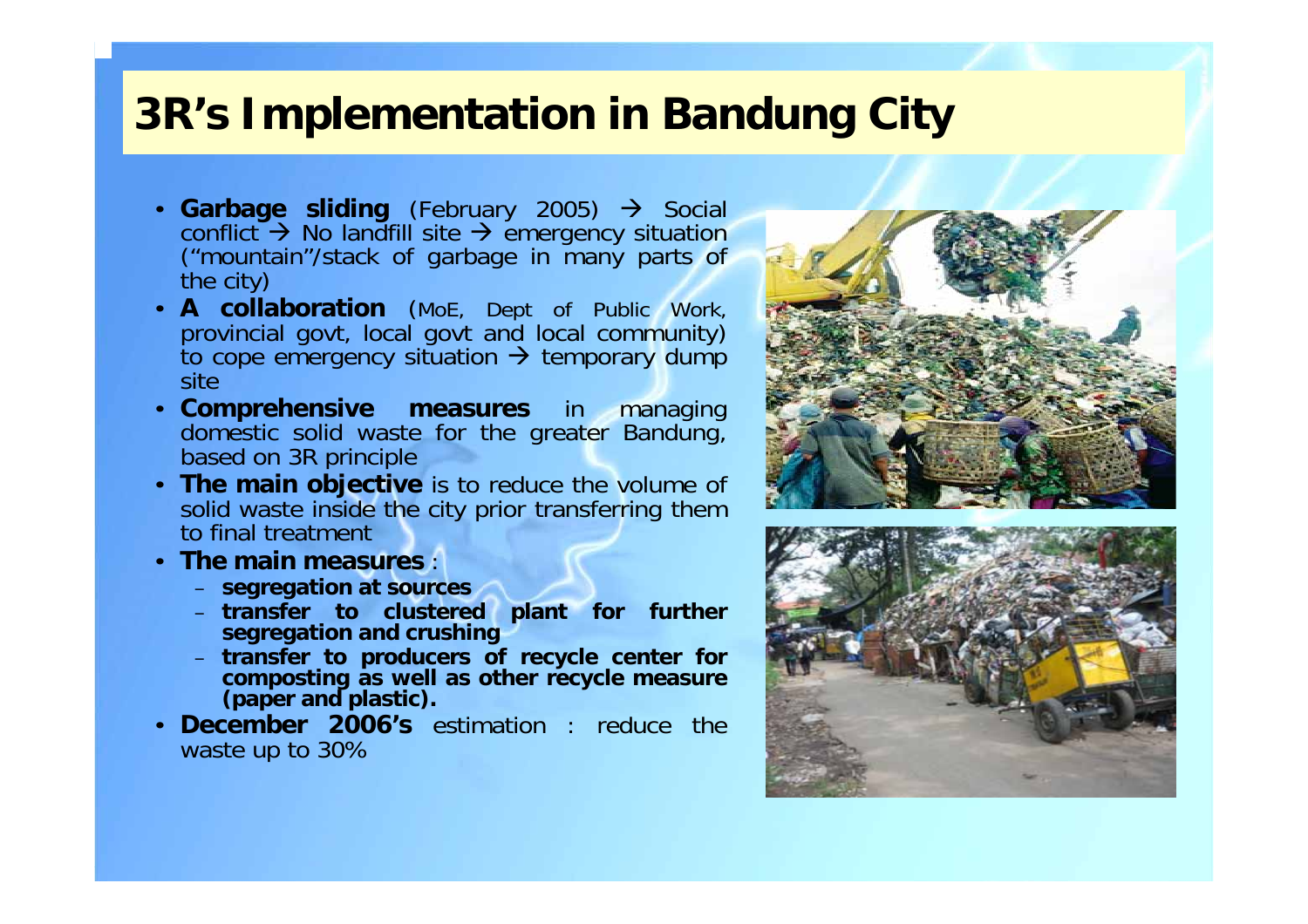## **Plan for the 3R's Implementation in Bandung City**

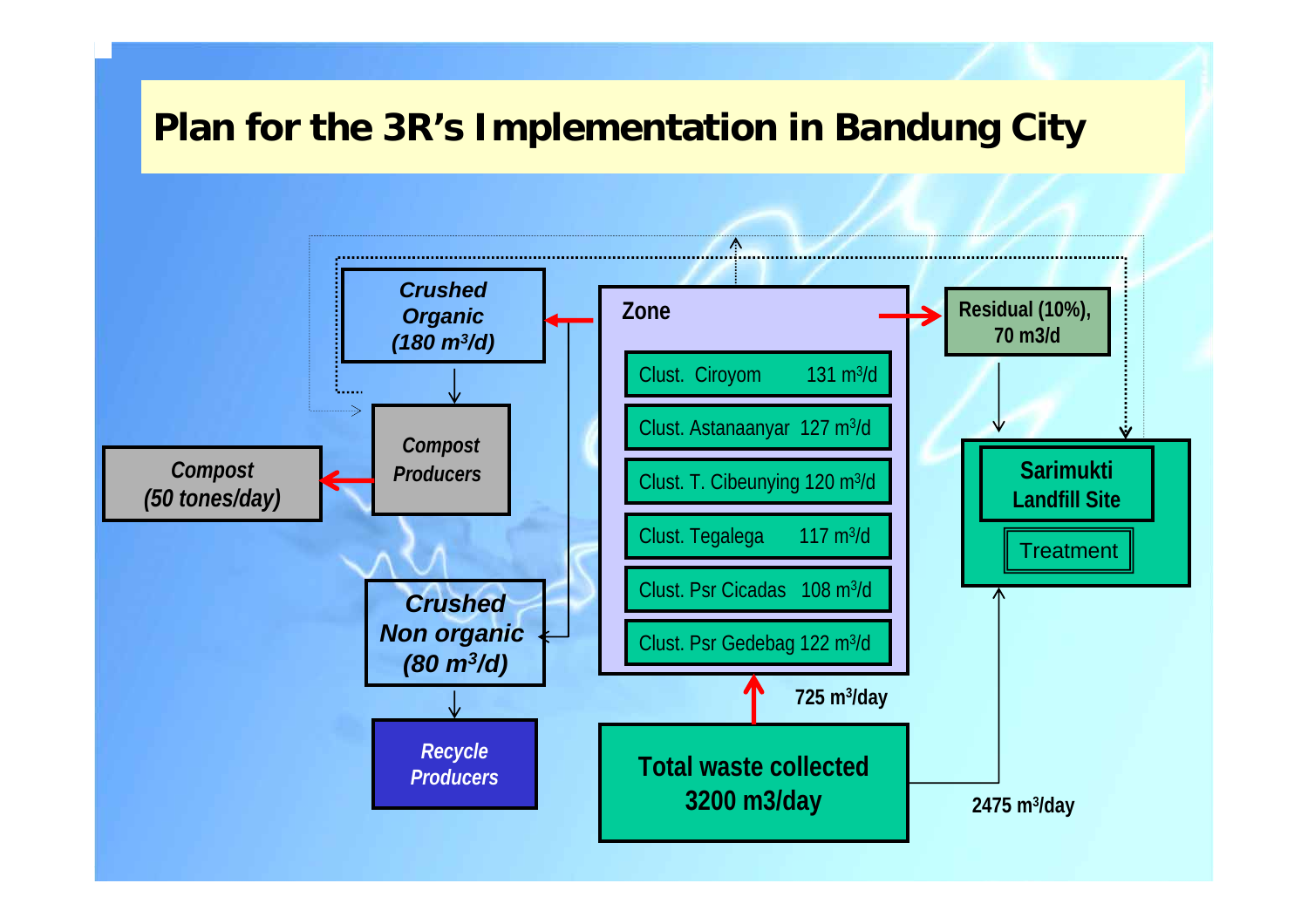# 3R's Approach in Bandung



Involvement Intensity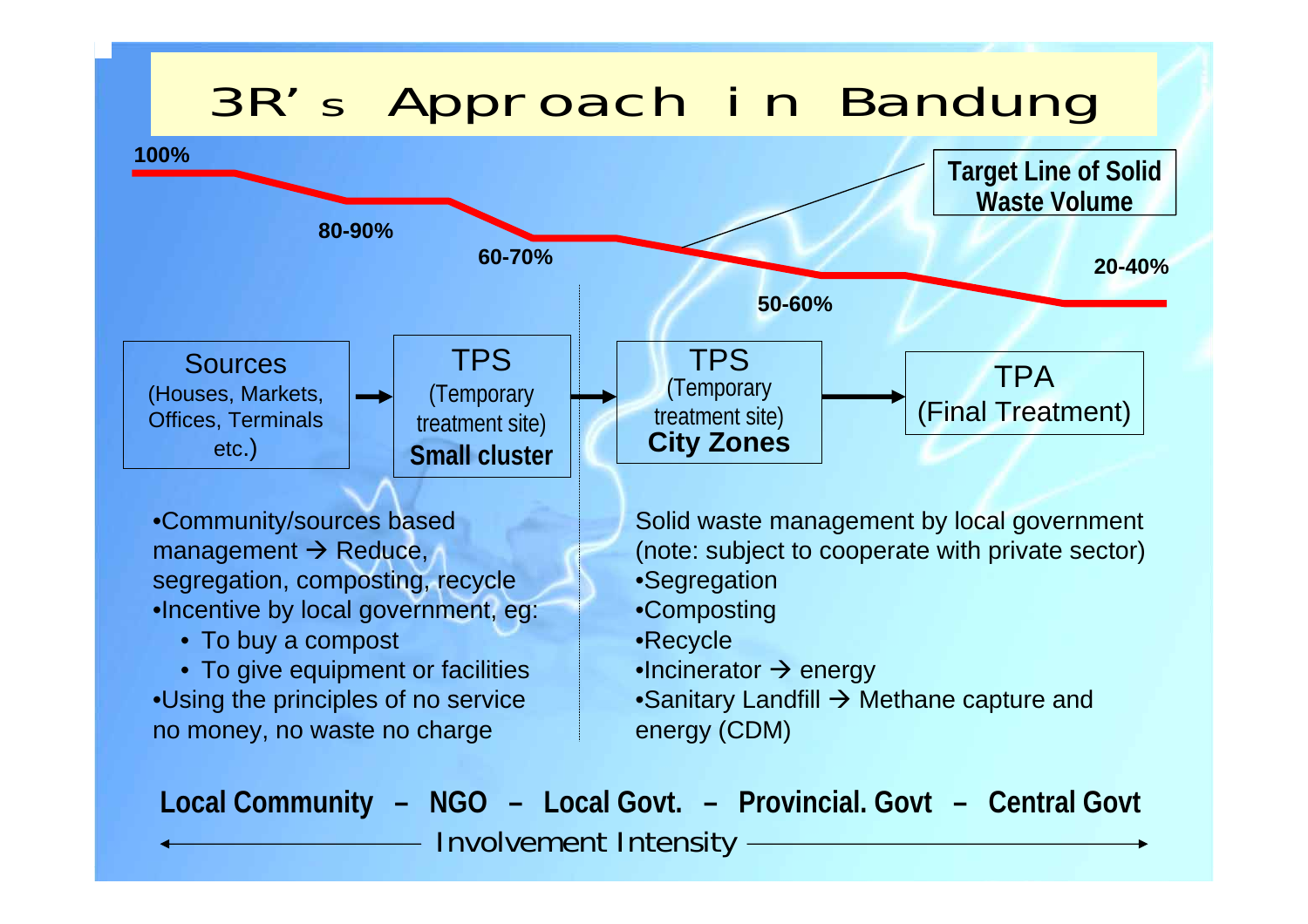# **Composting Subsidy Program**

- In 2004-2009, GEF through the World Bank give grant of **US\$10 million** to support the project of MSW composting subsidy;
- The project has produced 217 tones/day compost which is exceed the target of 200 tones/day and involved 45 compost producers (mostly small scale enterprises);
- Potentially can **reduce emission of 12,500 Ton of methane gas;**
- This project could be **a model to promote 3R's implementation** in the community and local level.

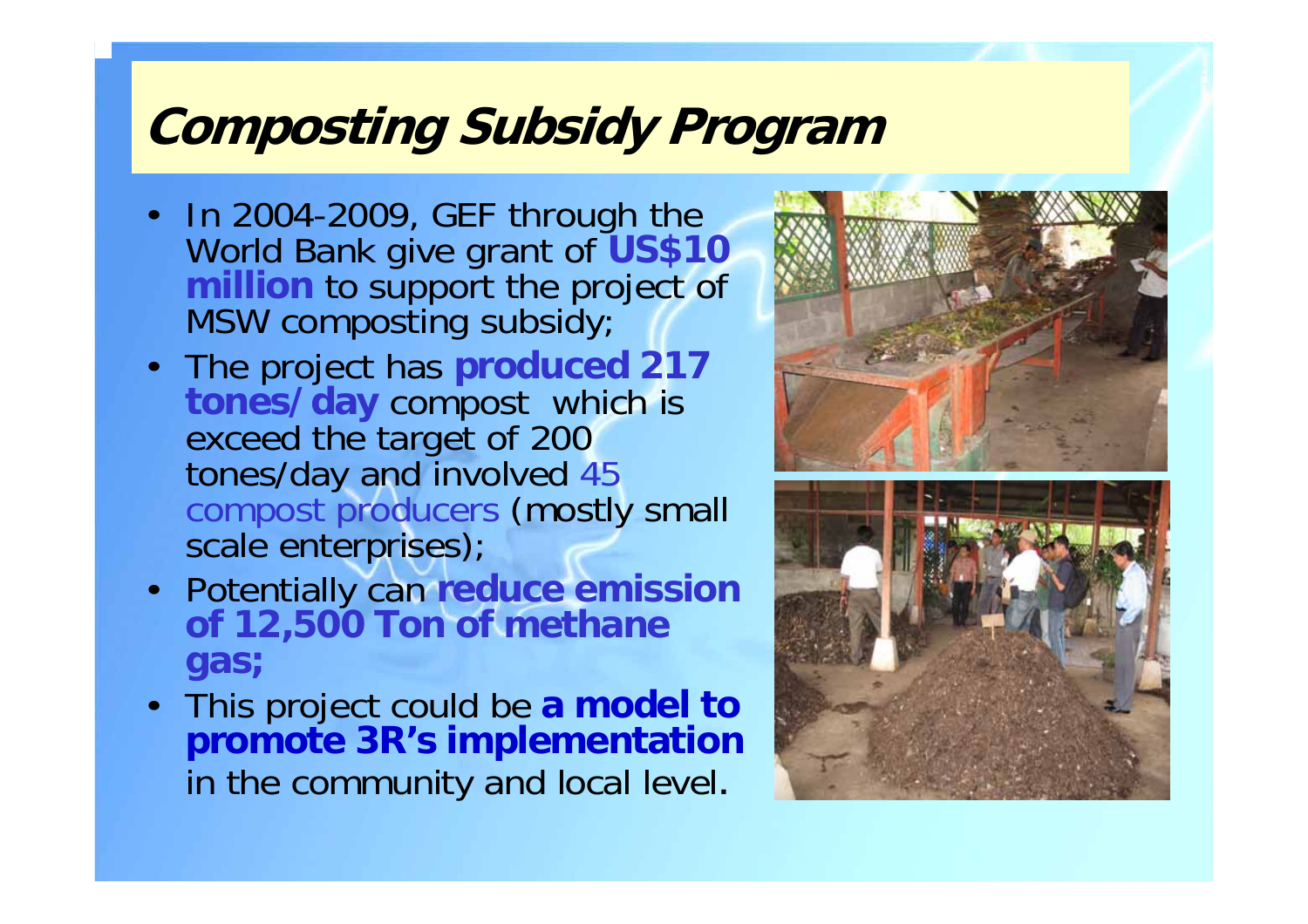## **3R Implementation in Micro and SME's**

- The number of Micro & SME's in Indonesia is 41 million;
- 99% of which are micro and small enterprises.
- • Micro enterprises / home's industries are almost 30 million units :
	- Represent of 99,4% employment
	- Contribute 56,7% of GNP (annual growth rate 2.4%)
	- Contribute 19,35% of national's export

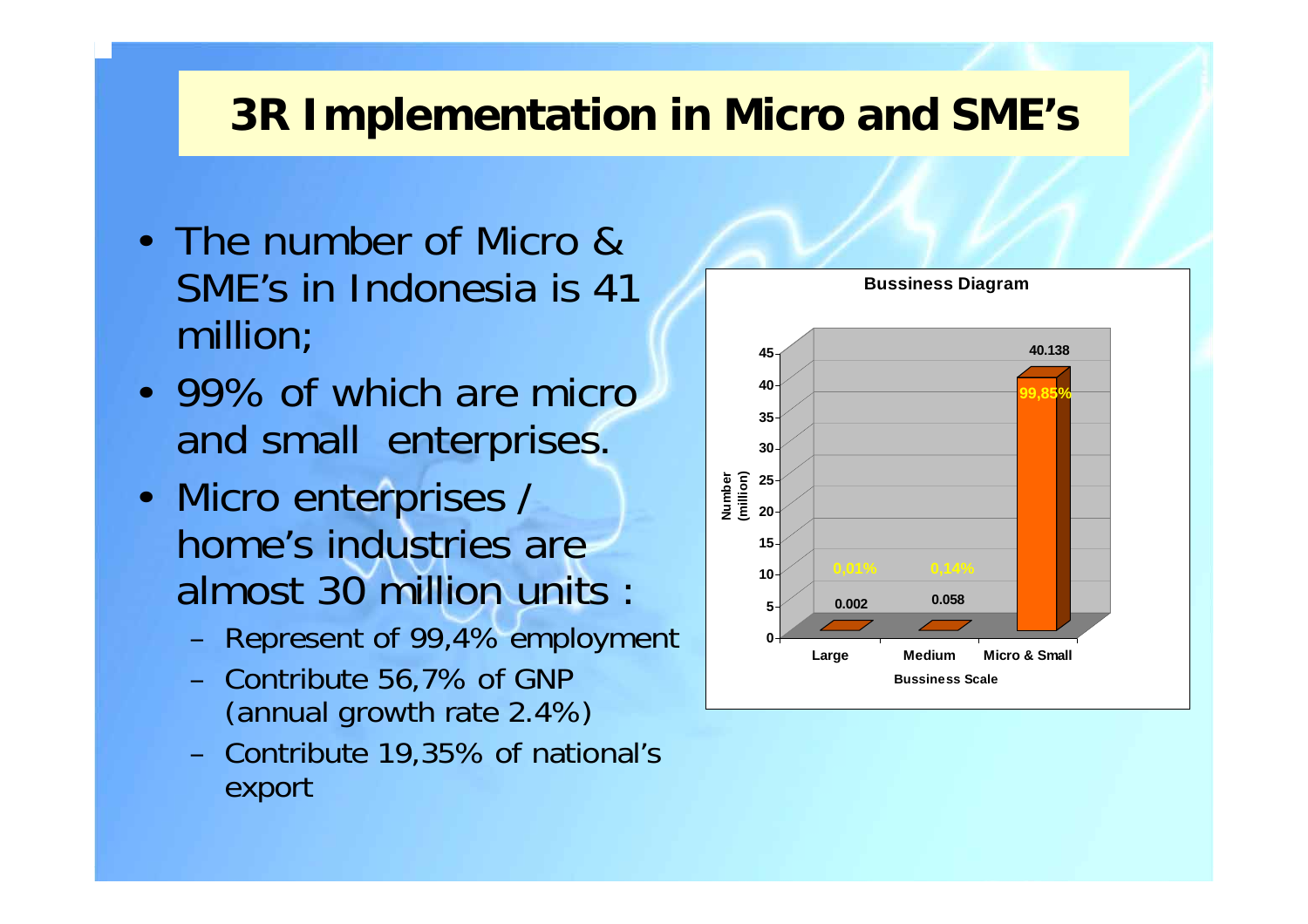## **Micro and SME's**

- • Electroplating, Textile Product (Batik), Slaughter House, Tapioca, Tofu (Soya bean curd), etc
- • **3R's implementation in Tofu Traditional Industries :**
	- Total Number of Tofu Industries : **43.415 units** need 32 million tones of Soya bean/year
		- **Total use of water : 640 millions litter/year**
		- Enhancing good housekeeping Æ **save water up to 46% or potentially 300 millions litter/year**
	- Alternatives of 3R measures:
		- **Reuse/recycle of solid waste/residue** : Animal feed, Sauce, Tofu Crackers, Nata de Soya (Jelly bean) and various foods
		- **Waste water treatment**  Æ **Bio gas**
			- $-$  1 ton of Soya bean/day  $\rightarrow$  15.000 litter of biogas/day
			- Could serve demand of fuel for 8 households daily
			- Reducing the potential release of methane 10.000 litter/day
			- Total Tofu Industries **potentially reduce emission of 320 millions litter of methane gas per day**





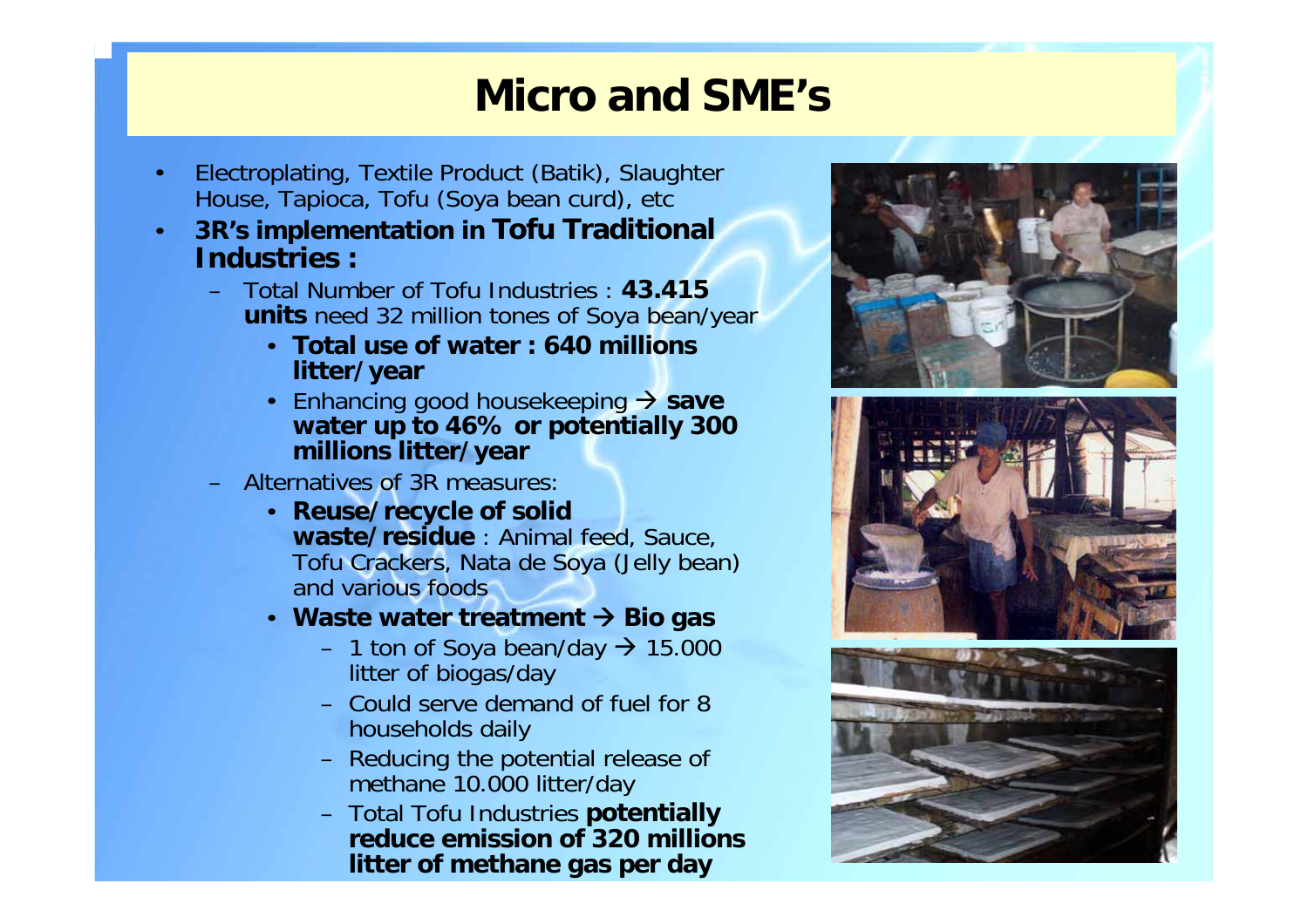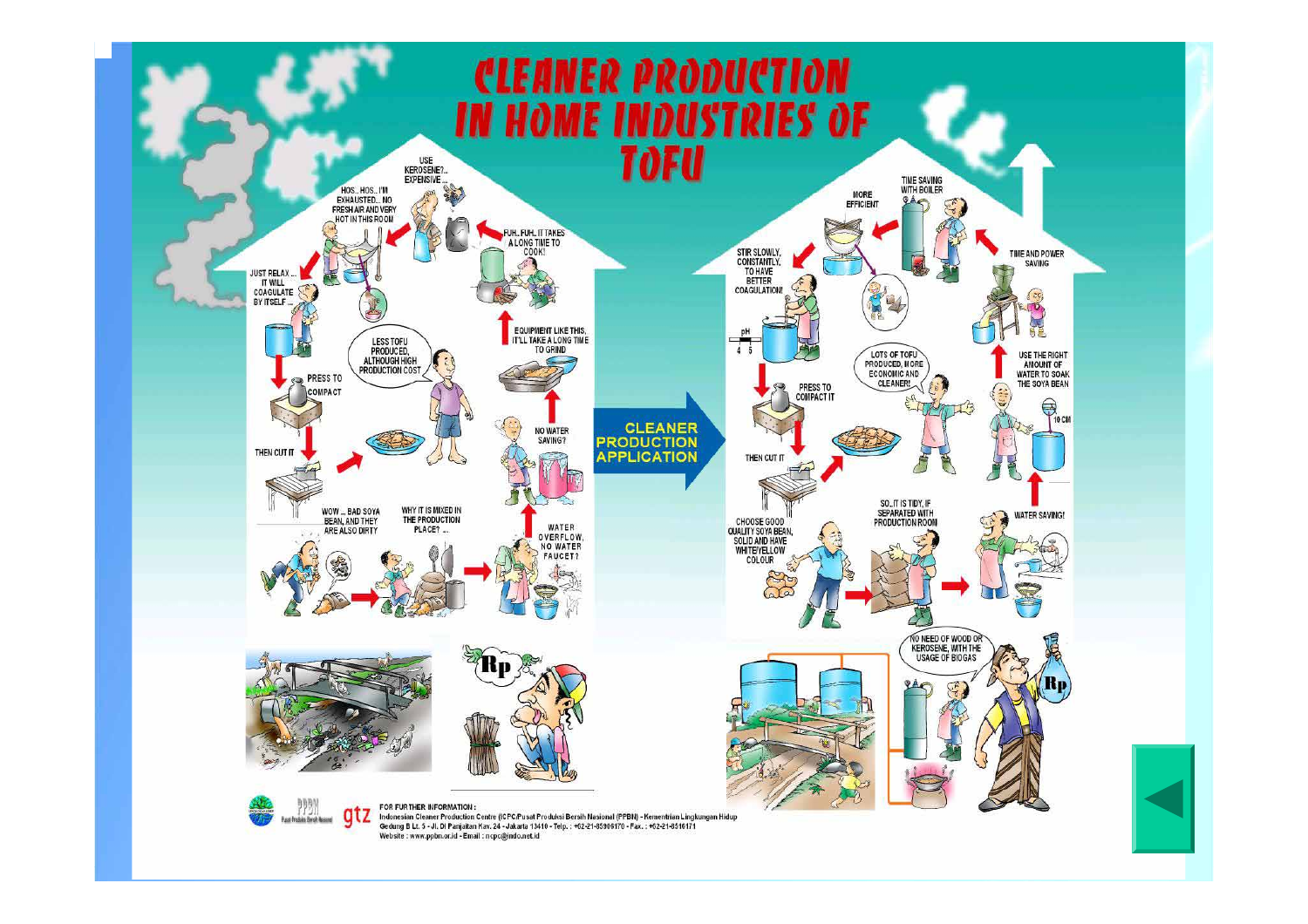## Measures for Establishing the 3R - Based Society in Indonesia

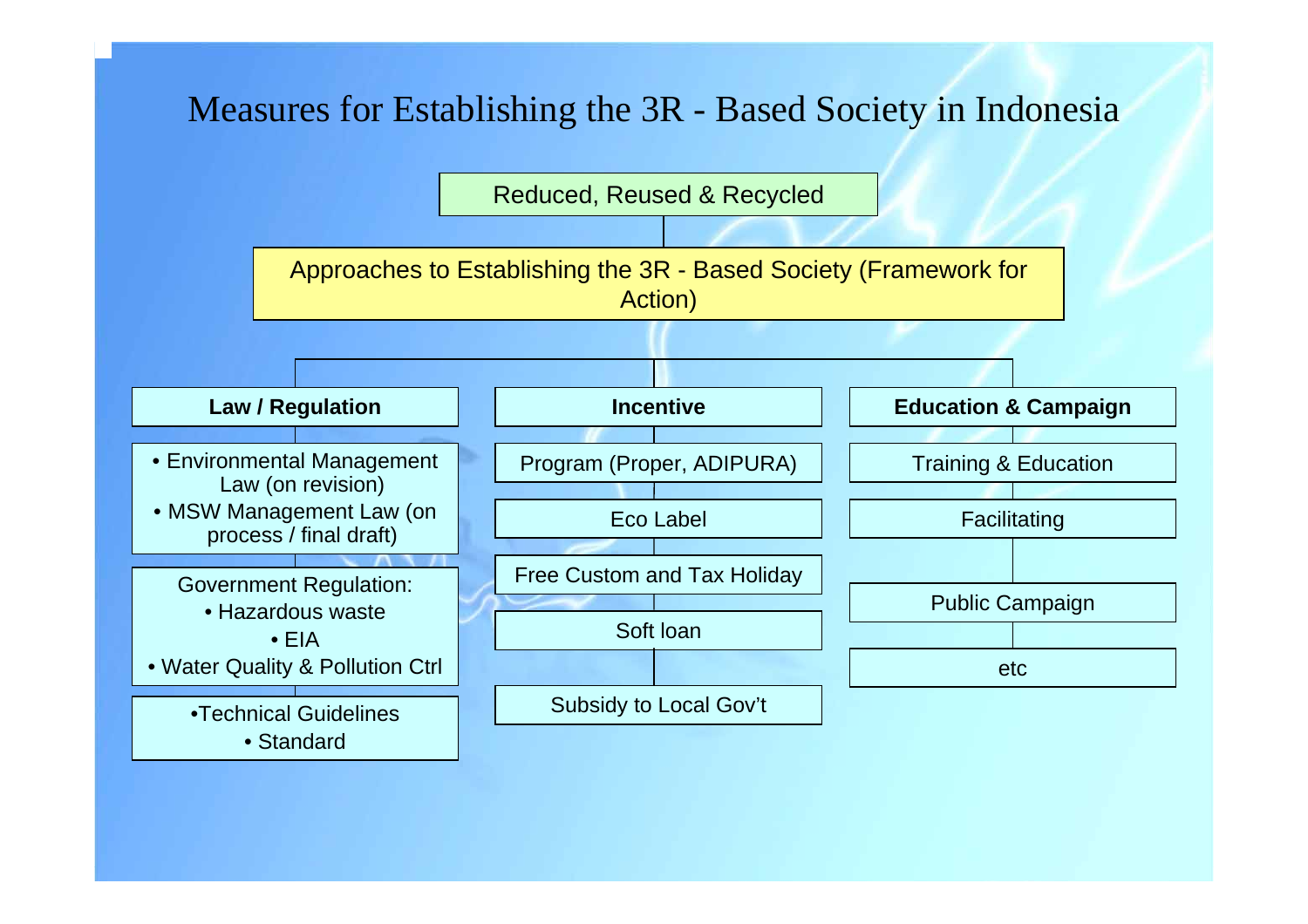## **MSW Management Act (draft) MSW Management Act (draft)**

**MSW = Residue of human daily activities and / MSW = Residue of human daily activities and / or of nature processes or of nature processes**

**Sisa kegiatan sehari Sisa kegiatan sehari -hari manusia dan / atau hari manusia dan / atau dari proses alam yang berbentuk padat. dari proses alam yang berbentuk padat.**

## **OBJECTIVES OBJECTIVES**

**To reduce MSW generation To reduce MSW generation**

 **Towards well MSW Management Towards well MSW Management (segregation, collection, (segregation, collection, transportation, and process in the transportation, and process in the Final Disposal ) Final Disposal )**

**Towards healthy & clean environment Towards healthy & clean environment**

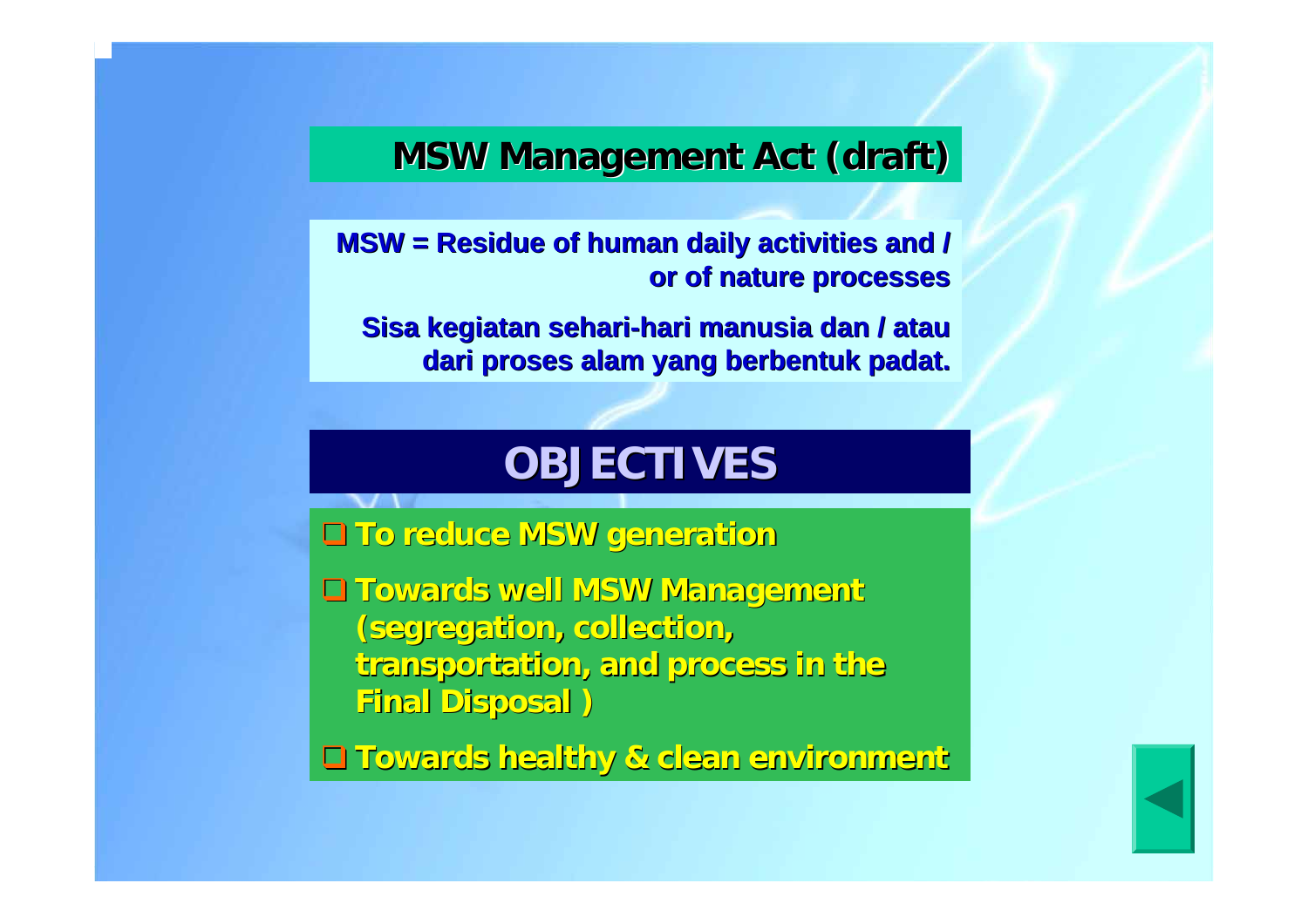# **Current Issues**

#### •**E-Waste**

- Legal Aspects:
	- •Government regulation on Hazardous Waste
	- Feasibility Study (on going)
- Issues:
	- Pre-condition (reuse of some components) of product e.g. TVs, PCs, & Mobile Phone;
	- •Illegal import of battery included in e-products e.g. Toys, Home Appliances

#### •**Food Waste**

- Legal aspects: No particular regulation
- Measures: Feedstock for fisheries, Compost
- Issues:
	- •Expired food particularly canned food
	- • Food preservation substances are shifted to be more environmental friendly e.g. crab shells

#### •**Medical Waste**

- Legal aspects:
	- Government regulation on Hazardous Waste
	- Health Ministerial Decree of Hospital Sanitary
- –Types of waste: Domestic, infectious, Pathological & Hazardous
- Measures:
	- •Guidelines on Medical Waste Management
	- •Segregation, Incinerator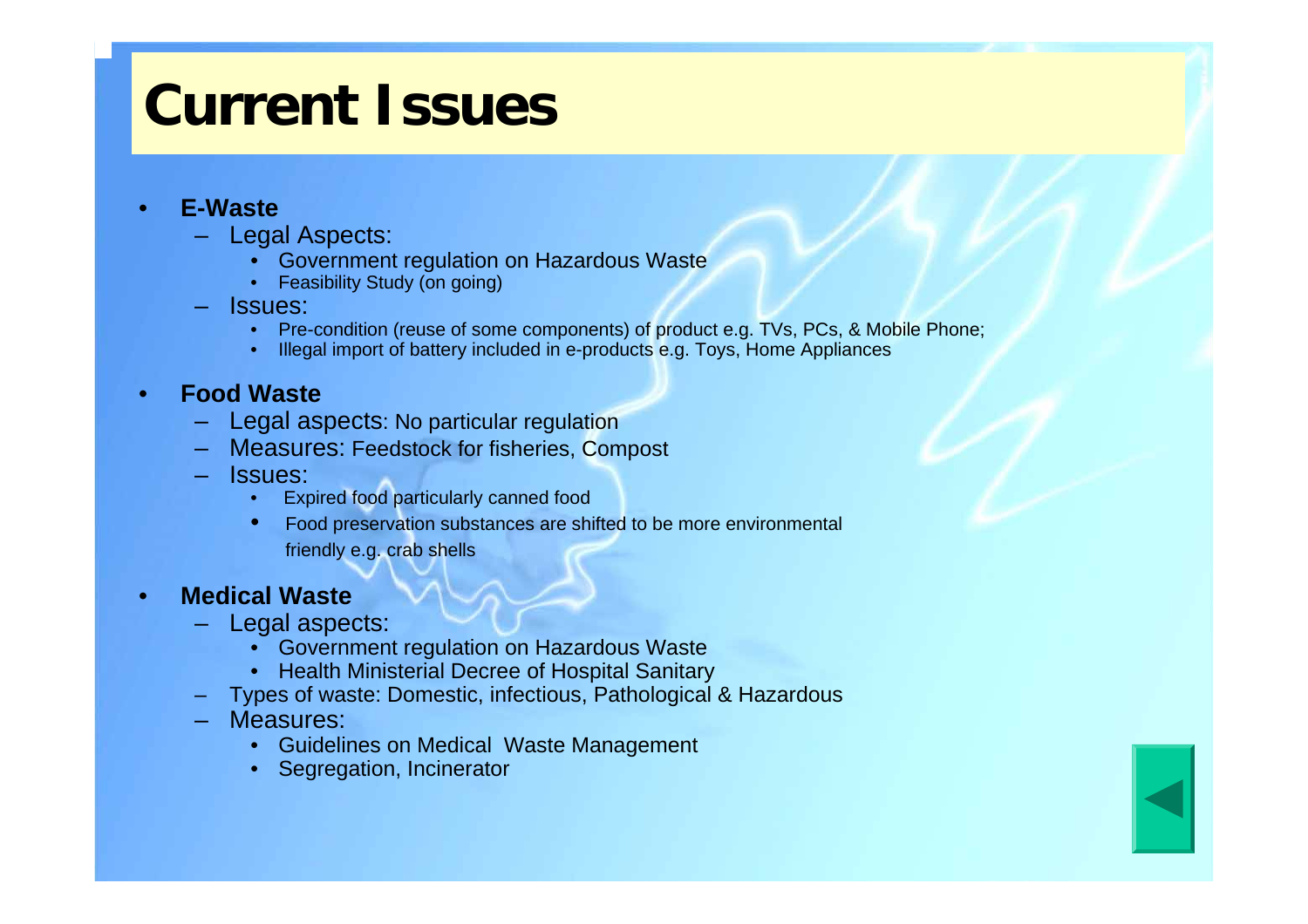# **Formulation of National 3R Strategy\***

(result of first Inception Meeting, 6-7 September 2006)

## **INSTITUTIONAL PROCESS AND MECHANISM**

#### **1. Members of Working group:**

- Central & Local Government  $\rightarrow$  APEKSI (Association of Municipalities in Indonesia) & BKKSI (Coordinating Agency of Regencies in Indonesia)
- Private : APINDO (Entrepreneur Association of Indonesia), KADIN (Chamber of Commerce), AMC/CMA (Industrial Estate)
- NGO : DML (Environmental Fund Partnership)
- Research/Academic Body
- BCRC (Basel Convention Regional Centre)

### **2. Responsibility and task of Working Group are :**

- Giving inputs/information/suggestions (regulations, programmes, case studies, report, best practice)
- Review 3R strategy draft
- Take a part in consultation meeting about draft strategy
- Identify of 3R's example project/activities.

\* Sponsored/facilitated by UNCRD & IGES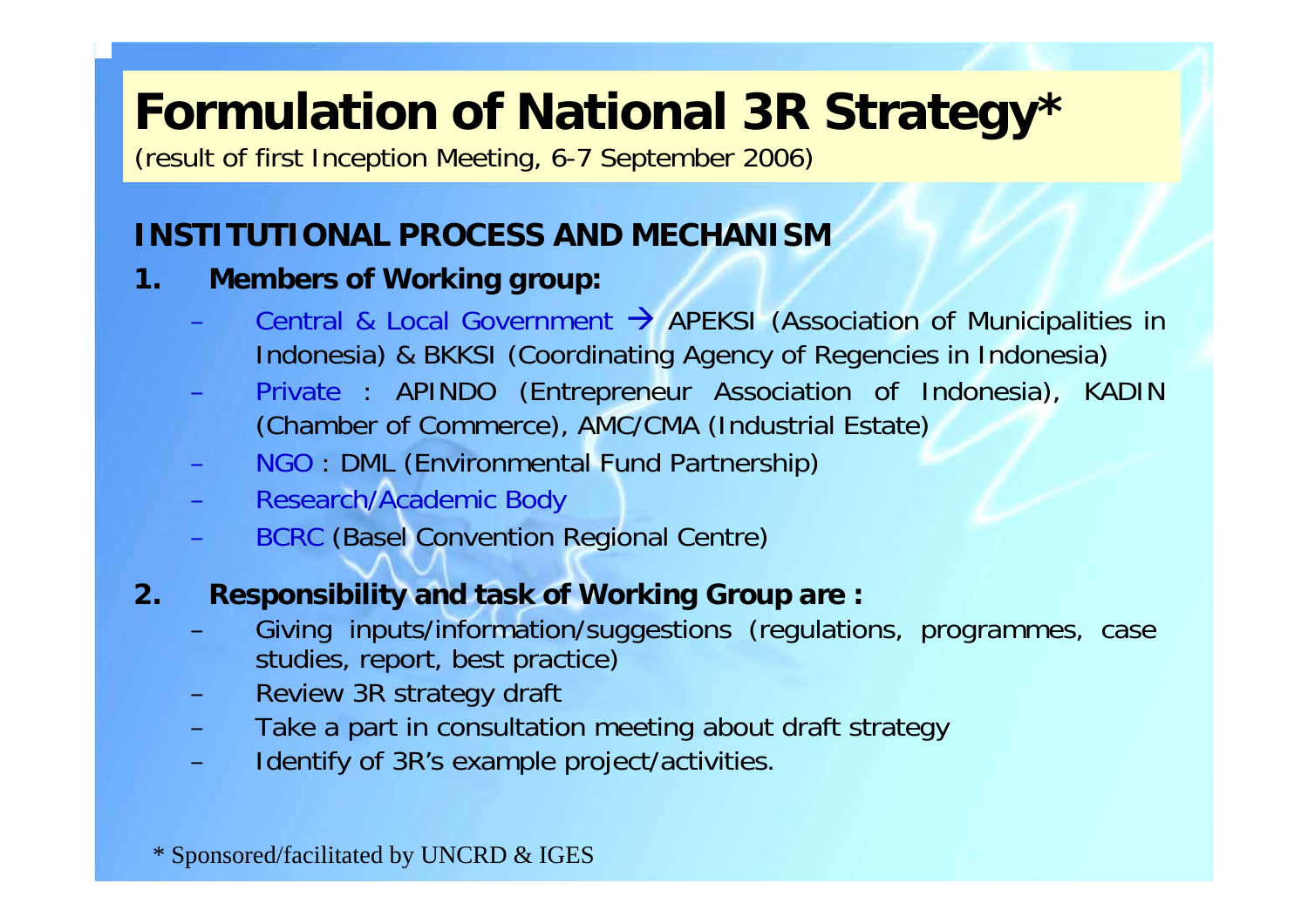# **Formulation of National 3R Strategy**

#### **INSTITUTIONAL PROCESS AND MECHANISM :**

**3. Time Lines**

| Establishment of National 3R Working Group                      | Dec 06 - May 07   |
|-----------------------------------------------------------------|-------------------|
| First Draft of National 3R Strategy (following the guideline)   | Jan 07 - Feb 07   |
| National Stakeholders meeting (consultation to review the first | Mar - April 07    |
| draft)                                                          |                   |
| Second draft of National 3R Strategy                            | June 07           |
| <b>National/Expert Consultant</b>                               | July 07           |
| <b>Third draft of National 3R Strategy</b>                      | September 07      |
| <b>Review</b>                                                   | $Sep - Oct 07$    |
| <b>Final Draft</b>                                              | Nov 07            |
| <b>Ministerial Official endorsement</b>                         | Dec $07 -$ Jan 08 |
| donor's meeting/ official launching of National Strategy        |                   |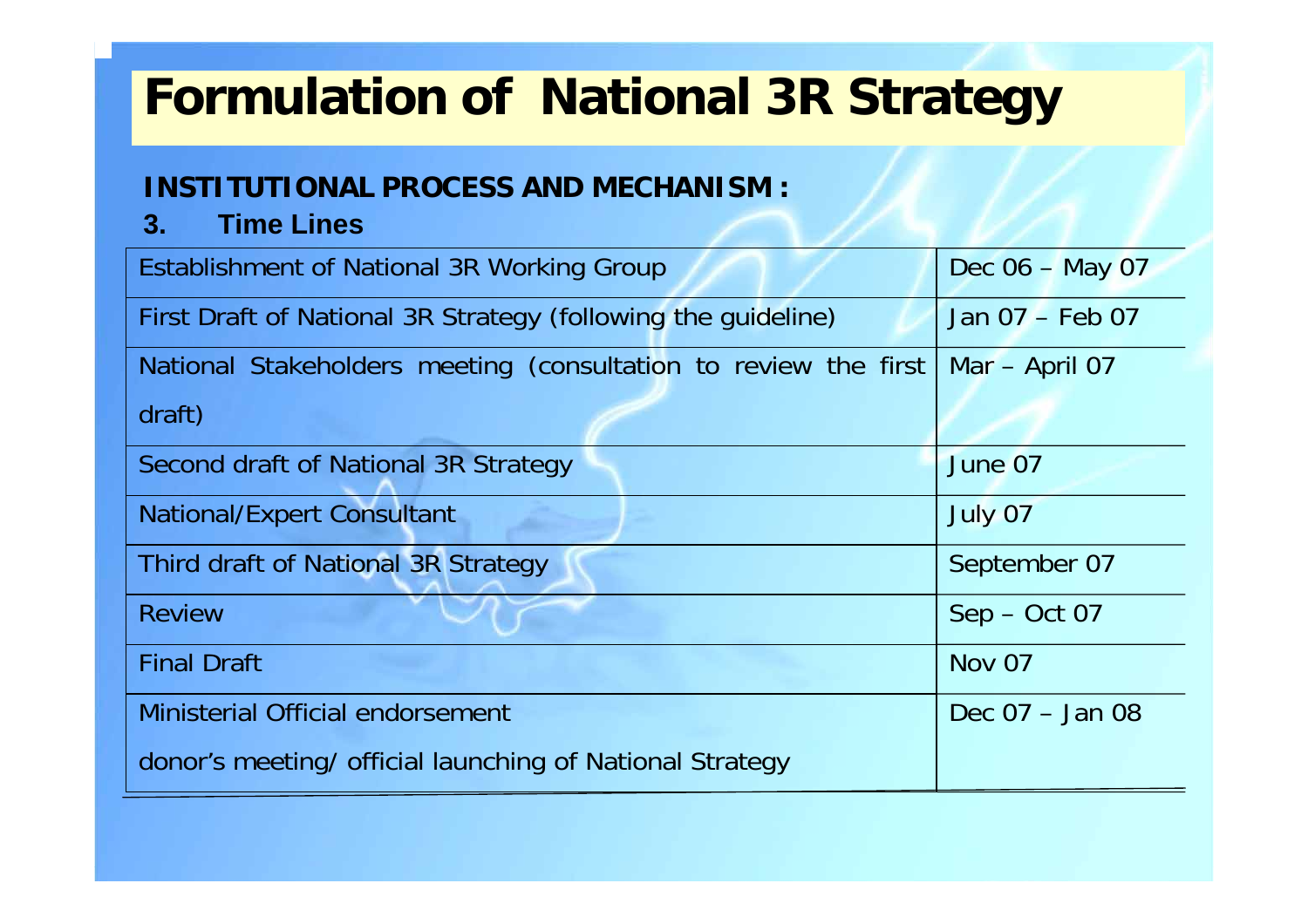# **Formulation of National 3R Strategy**

#### **STRUCTURE AND CONCEPT**

#### **1. Background/Contexts :**

- • Social behaviour (domestic waste), equal partnership, regulations, etc
- **2. 3R's Key Sectors and opportunities :**
	- • Food & beverage packaging, SME's, agro industry, waste movement from other country etc

#### **3. Strategy to promote :**

- Training & education, international cooperation, pilot project, etc
- **4. Action Plan :**

•

• Resource mobilization & implementation arrangement, etc